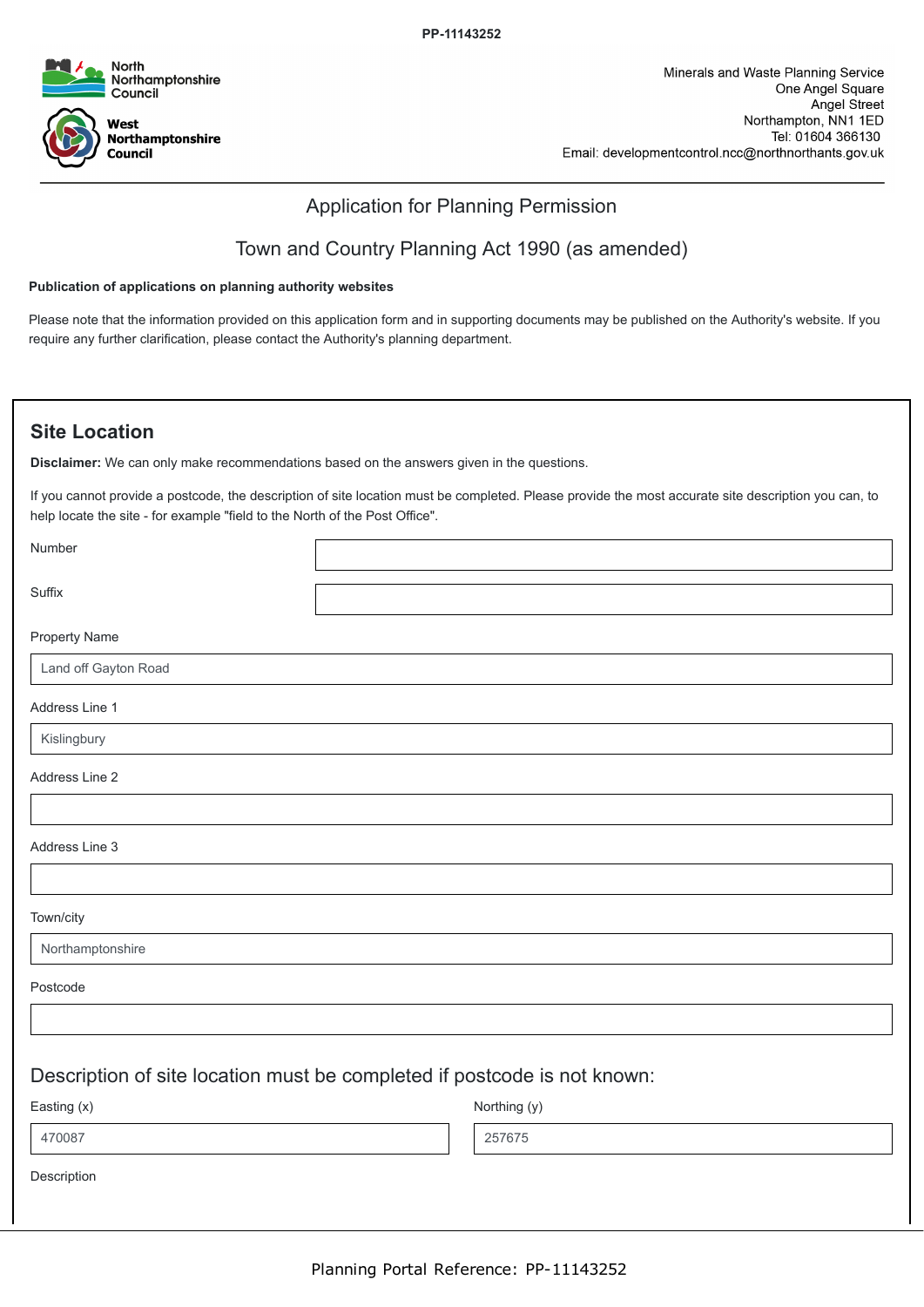# **Applicant Details**

# Name/Company

Title

#### First name

Surname

N/A

### Company Name

H Collins & Son

### Address

#### Address line 1

Brockhall Manor Farm

Address line 2

Brockhall

Address line 3

#### Town/City

Northampton

**Country** 

Postcode

NN7 4JY

Are you an agent acting on behalf of the applicant?

⊙ Yes  $\bigcirc$  No

## Contact Details

Primary number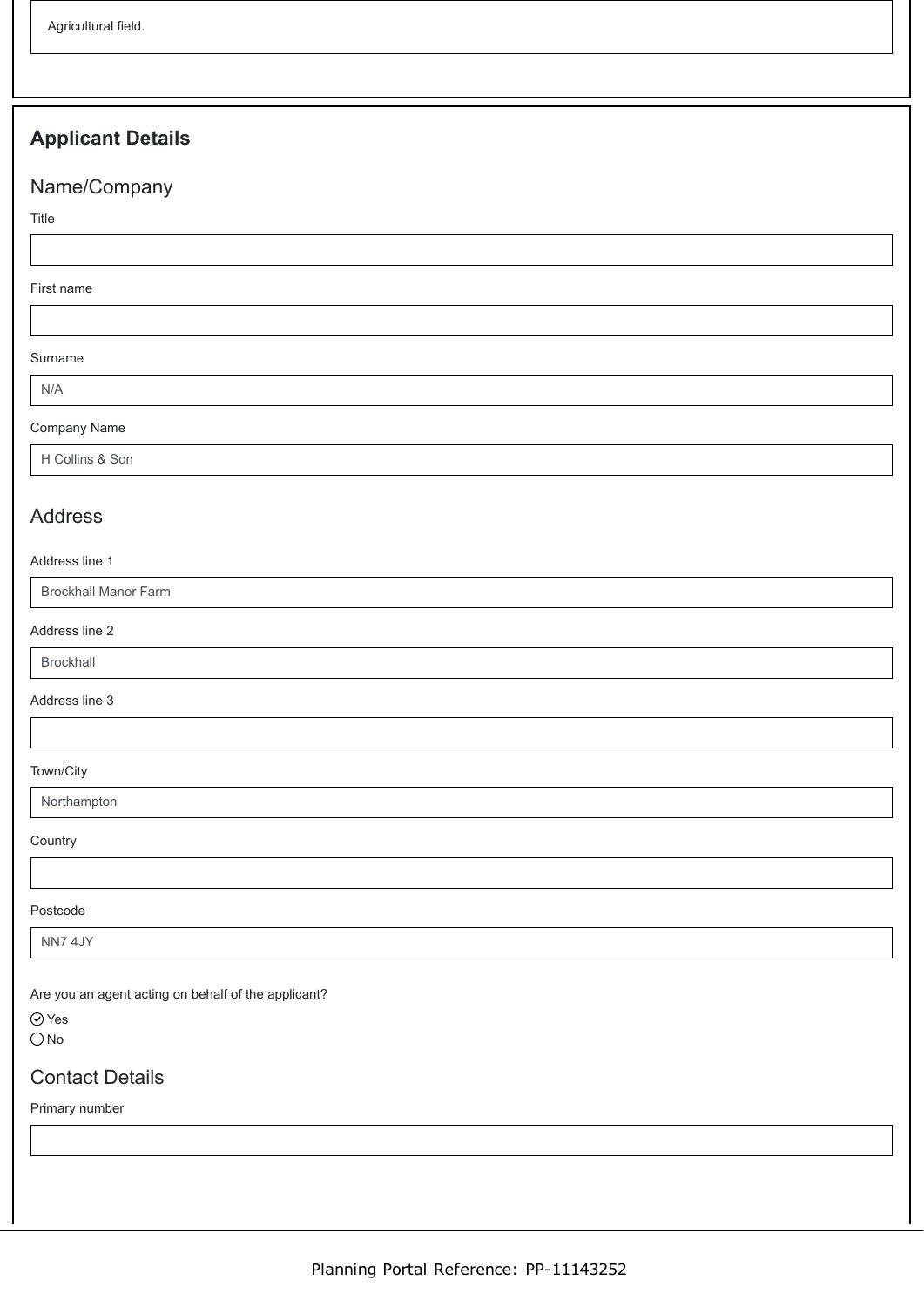Fax number

Email address

## **Agent Details**

# Name/Company

### Title

Mr

#### First name

Christian

#### Surname

Smith

#### Company Name

GP Planning Ltd

### Address

### Address line 1

iCon Innovation Centre

### Address line 2

Eastern Way

### Address line 3

#### Town/City

### **Daventry**

**Country** 

#### United Kingdom

#### Postcode

NN11 0QB

### Contact Details

#### Primary number

\*\*\*\*\* REDACTED \*\*\*\*\*\*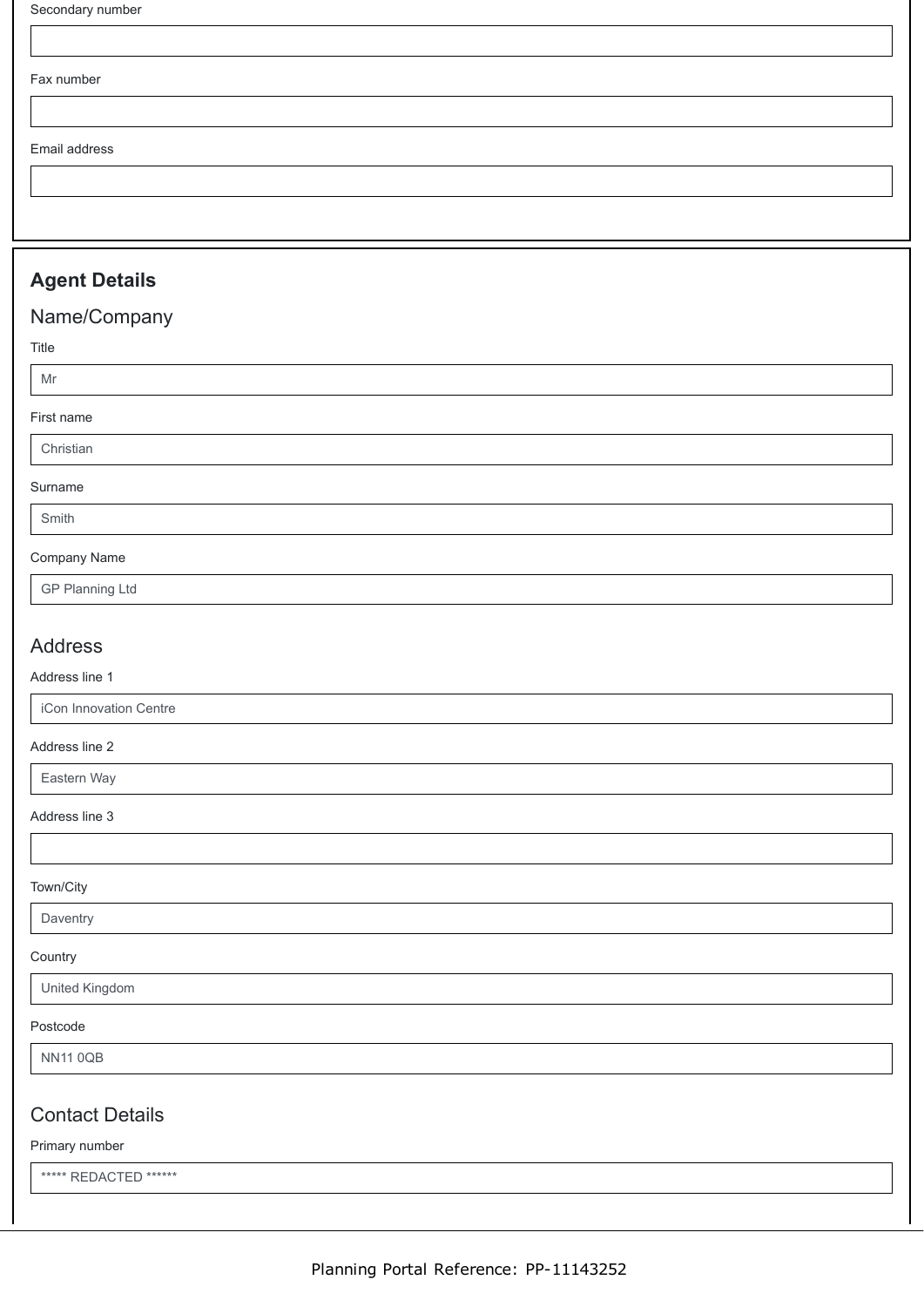Secondary number

Fax number

Email address

\*\*\*\*\*\* REDACTED \*\*\*\*\*\*

### **Site Area**

What is the measurement of the site area? (numeric characters only).

2.21

Unit

Hectares

## **Description of the Proposal**

Please note in regard to:

- **Fire Statements** From 1 August 2021, planning applications for buildings of over 18 metres (or 7 stories) tall containing more than one [dwelling will require a 'Fire Statement' for the application to be considered valid. There are some exemptions. View government planning](https://www.gov.uk/guidance/fire-safety-and-high-rise-residential-buildings-from-1-august-2021) guidance on fire statements or [access the fire statement template and guidance.](https://www.gov.uk/government/publications/planning-application-forms-templates-for-local-planning-authorities#attachment_5328788)
- **Permission In Principle** If you are applying for Technical Details Consent on a site that has been granted Permission In Principle, please include the relevant details in the description below.
- **Public Service Infrastructure** From 1 August 2021, applications for certain public service infrastructure developments will be eligible for faster determination timeframes. See help for further details or [view government planning guidance on determination periods](https://www.gov.uk/guidance/determining-a-planning-application#what-are-the-time-periods-for-determining-a-planning-application).

#### **Description**

Please describe details of the proposed development or works including any change of use

Construction of an On-Farm Green Waste Composting Operation, Welfare/Site Office, Fire Water Tanks/Pump House and Surface Water Collection Basin.

Has the work or change of use already started?

 $\bigcap$  Yes

No

### **Existing Use**

Please describe the current use of the site

Arable field.

Is the site currently vacant?

Yes

 $\bigcirc$  No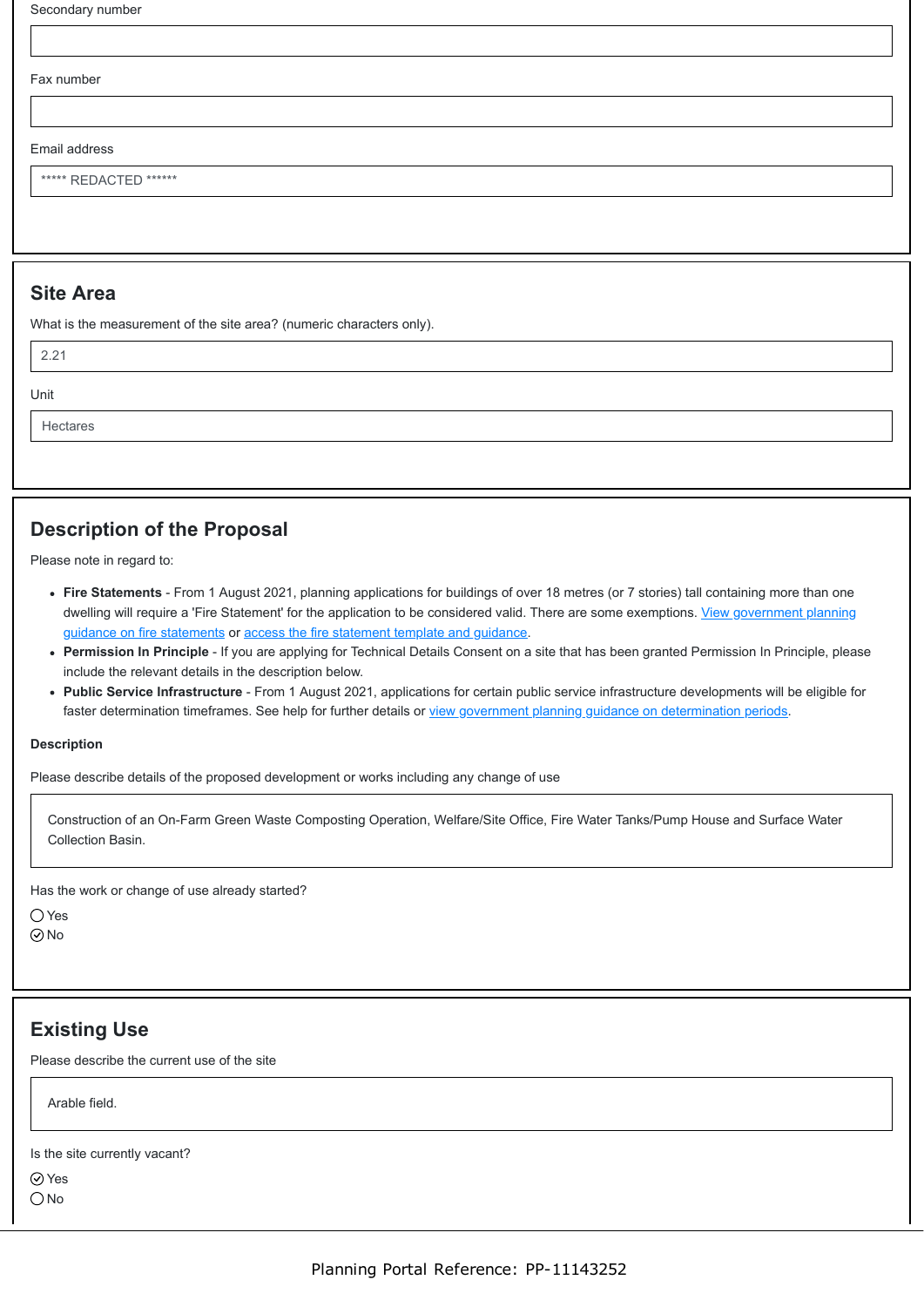| If Yes, please describe the last use of the site |                                                                                                                                   |  |  |
|--------------------------------------------------|-----------------------------------------------------------------------------------------------------------------------------------|--|--|
| Agriculture.                                     |                                                                                                                                   |  |  |
| When did this use end (if known)?                |                                                                                                                                   |  |  |
|                                                  |                                                                                                                                   |  |  |
| application.                                     | Does the proposal involve any of the following? If Yes, you will need to submit an appropriate contamination assessment with your |  |  |
|                                                  | Land which is known to be contaminated                                                                                            |  |  |
| $\bigcirc$ Yes<br>$\odot$ No                     |                                                                                                                                   |  |  |
|                                                  | Land where contamination is suspected for all or part of the site                                                                 |  |  |
| $\bigcirc$ Yes<br>$\odot$ No                     |                                                                                                                                   |  |  |
|                                                  |                                                                                                                                   |  |  |
|                                                  | A proposed use that would be particularly vulnerable to the presence of contamination                                             |  |  |

### **Materials**

Does the proposed development require any materials to be used externally?

Yes  $\odot$ No

**Pedestrian and Vehicle Access, Roads and Rights of Way**

| Is a new or altered vehicular access proposed to or from the public highway?              |
|-------------------------------------------------------------------------------------------|
| $\bigcirc$ Yes                                                                            |
| $\odot$ No                                                                                |
| Is a new or altered pedestrian access proposed to or from the public highway?             |
| () Yes<br>$\odot$ No                                                                      |
| Are there any new public roads to be provided within the site?                            |
| $\bigcirc$ Yes                                                                            |
| $\odot$ No                                                                                |
| Are there any new public rights of way to be provided within or adjacent to the site?     |
| $\bigcirc$ Yes                                                                            |
| $\odot$ No                                                                                |
| Do the proposals require any diversions/extinguishments and/or creation of rights of way? |
| $\bigcirc$ Yes                                                                            |
| $\odot$ No                                                                                |
|                                                                                           |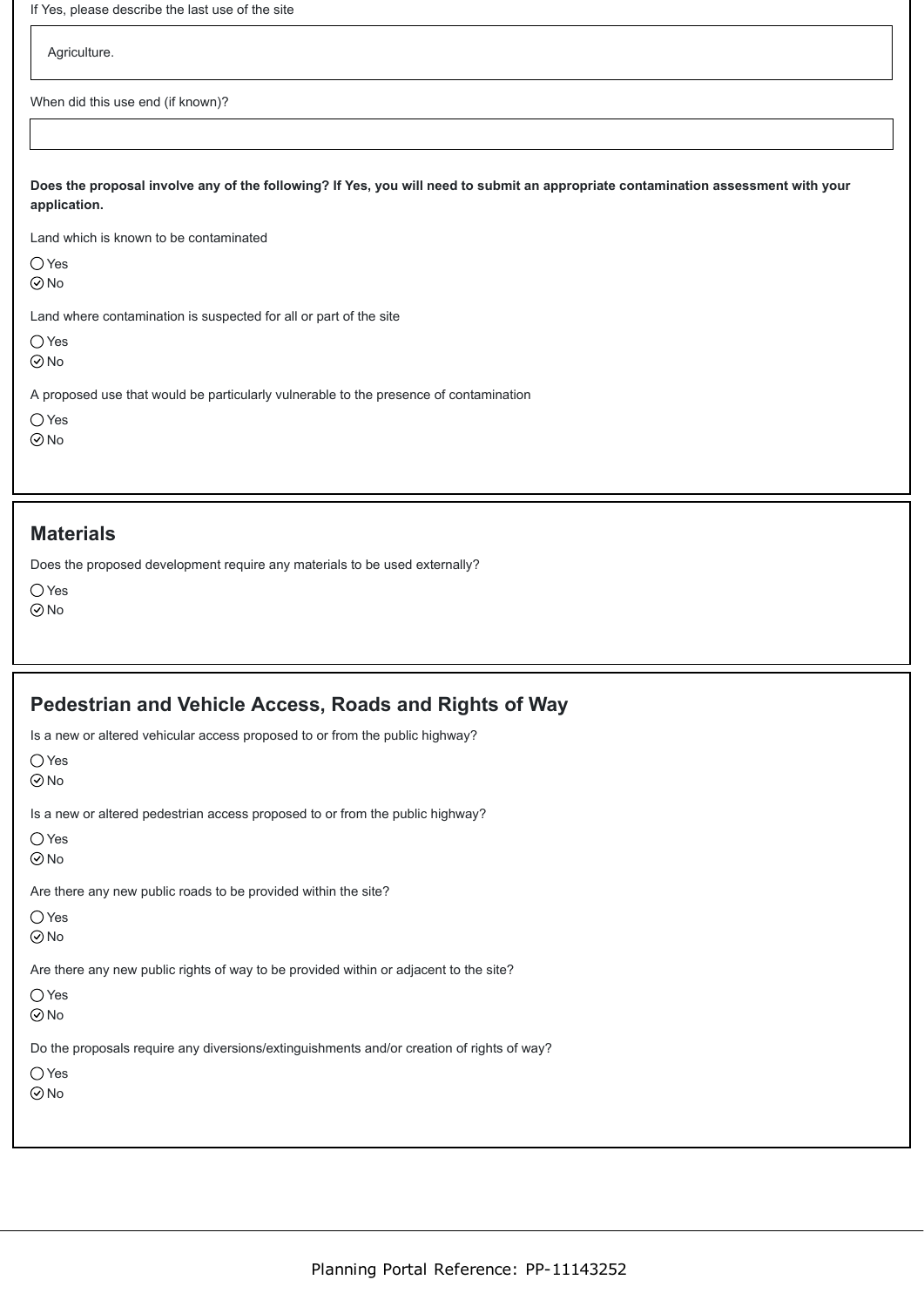# **Vehicle Parking**

Does the site have any existing vehicle/cycle parking spaces or will the proposed development add/remove any parking spaces?

Yes

 $\bigcirc$  No

Please provide information on the existing and proposed number of on-site parking spaces

**Vehicle Type:** Cars **Existing number of spaces:**  $\Omega$ **Total proposed (including spaces retained):** 5 **Difference in spaces:** 5

## **Trees and Hedges**

Are there trees or hedges on the proposed development site?

○Yes

 $\odot$ No

And/or: Are there trees or hedges on land adjacent to the proposed development site that could influence the development or might be important as part of the local landscape character?

○Yes

⊙No

**If Yes to either or both of the above, you may need to provide a full tree survey, at the discretion of the local planning authority. If a tree survey is required, this and the accompanying plan should be submitted alongside the application. The local planning authority should make clear on its website what the survey should contain, in accordance with the current 'BS5837: Trees in relation to design, demolition and construction - Recommendations'.**

# **Assessment of Flood Risk**

Is the site within an area at risk of flooding? (Check the location on the Government's [Flood map for planning](https://flood-map-for-planning.service.gov.uk/). You should also refer to national [standing advice](https://www.gov.uk/guidance/flood-risk-assessment-standing-advice) and your local planning authority requirements for information as necessary.)

|--|--|

 $\odot$ No

Is your proposal within 20 metres of a watercourse (e.g. river, stream or beck)?

Yes

No

Will the proposal increase the flood risk elsewhere?

 $\bigcirc$  Yes

No

How will surface water be disposed of?

**⊘** Sustainable drainage system

Existing water course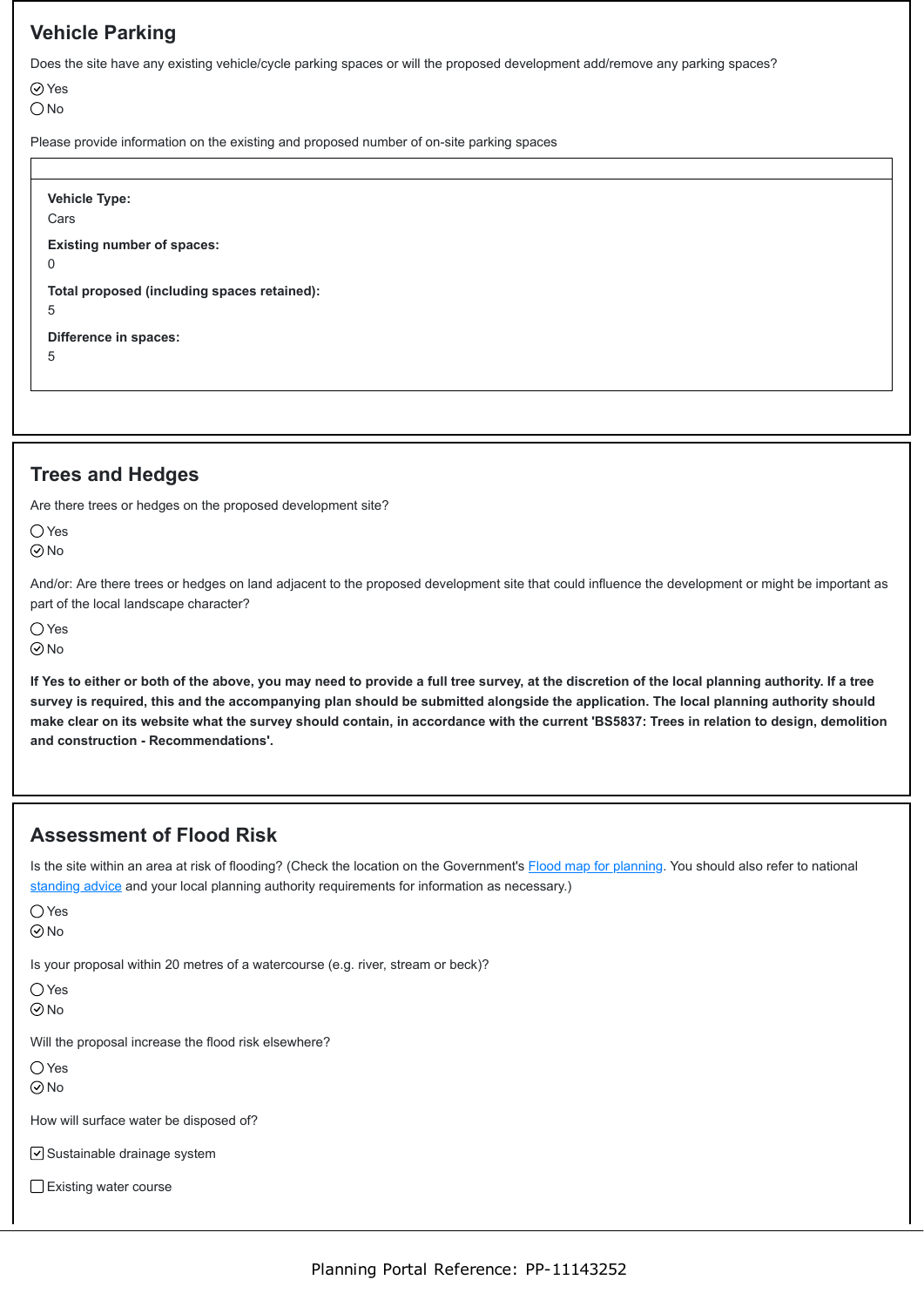□ Soakaway

□ Main sewer

Pond/lake

### **Biodiversity and Geological Conservation**

**Is there a reasonable likelihood of the following being affected adversely or conserved and enhanced within the application site, or on land adjacent to or near the application site?**

**To assist in answering this question correctly, please refer to the help text which provides guidance on determining if any important biodiversity or geological conservation features may be present or nearby; and whether they are likely to be affected by the proposals.**

a) Protected and priority species

Yes, on the development site

 $\bigcirc$  Yes, on land adjacent to or near the proposed development  $\odot$  No

b) Designated sites, important habitats or other biodiversity features

 $\bigcirc$  Yes, on the development site

Yes, on land adjacent to or near the proposed development

No

c) Features of geological conservation importance

 $\bigcirc$  Yes, on the development site

Yes, on land adjacent to or near the proposed development  $\odot$ No

#### **Supporting information requirements**

Where a development proposal is likely to affect features of biodiversity or geological conservation interest, you will need to submit, with the application, sufficient information and assessments to allow the local planning authority to determine the proposal.

Failure to submit all information required will result in your application being deemed invalid. It will not be considered valid until all information required by the local planning authority has been submitted.

Your local planning authority will be able to advise on the content of any assessments that may be required.

### **Foul Sewage**

Please state how foul sewage is to be disposed of:

Mains sewer

 $\Box$  Septic tank

Package treatment plant

 $\bigcap$  Cess pit

 $\bigcap$  Other

Unknown

Are you proposing to connect to the existing drainage system?

Yes

No

Unknown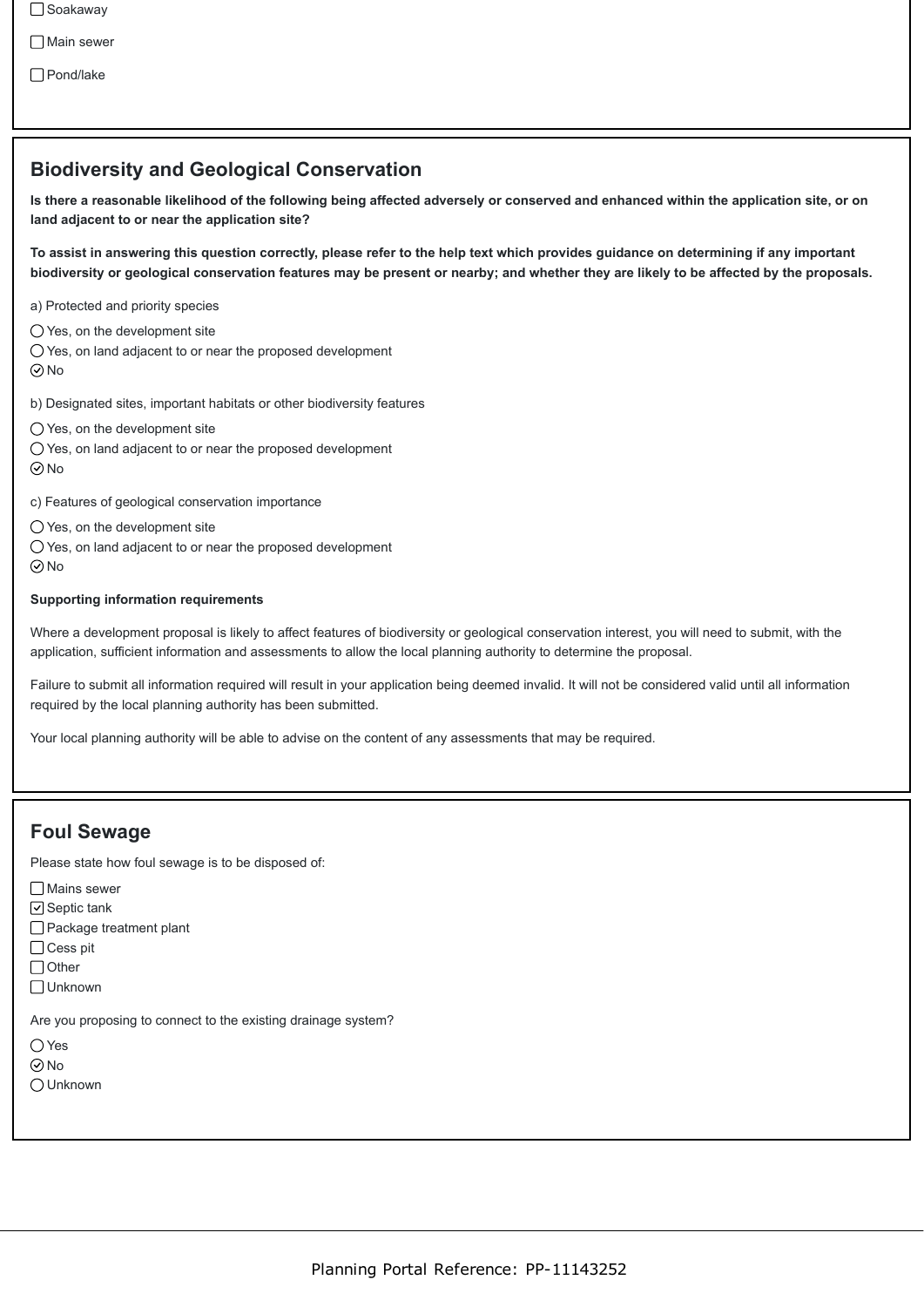## **Waste Storage and Collection**

Do the plans incorporate areas to store and aid the collection of waste?

Yes

 $\bigcirc$  No

If Yes, please provide details:

See Supporting Statement.

Have arrangements been made for the separate storage and collection of recyclable waste?

Yes

 $\bigcirc$  No

If Yes, please provide details:

See Supporting Statement.

# **Trade Effluent**

Does the proposal involve the need to dispose of trade effluents or trade waste?

 $\bigcirc$  Yes

No

# **Residential/Dwelling Units**

Does your proposal include the gain, loss or change of use of residential units?

○Yes

No

# **All Types of Development: Non-Residential Floorspace**

Does your proposal involve the loss, gain or change of use of non-residential floorspace? Note that 'non-residential' in this context covers all uses except Use Class C3 Dwellinghouses.

**⊘**Yes  $\bigcirc$  No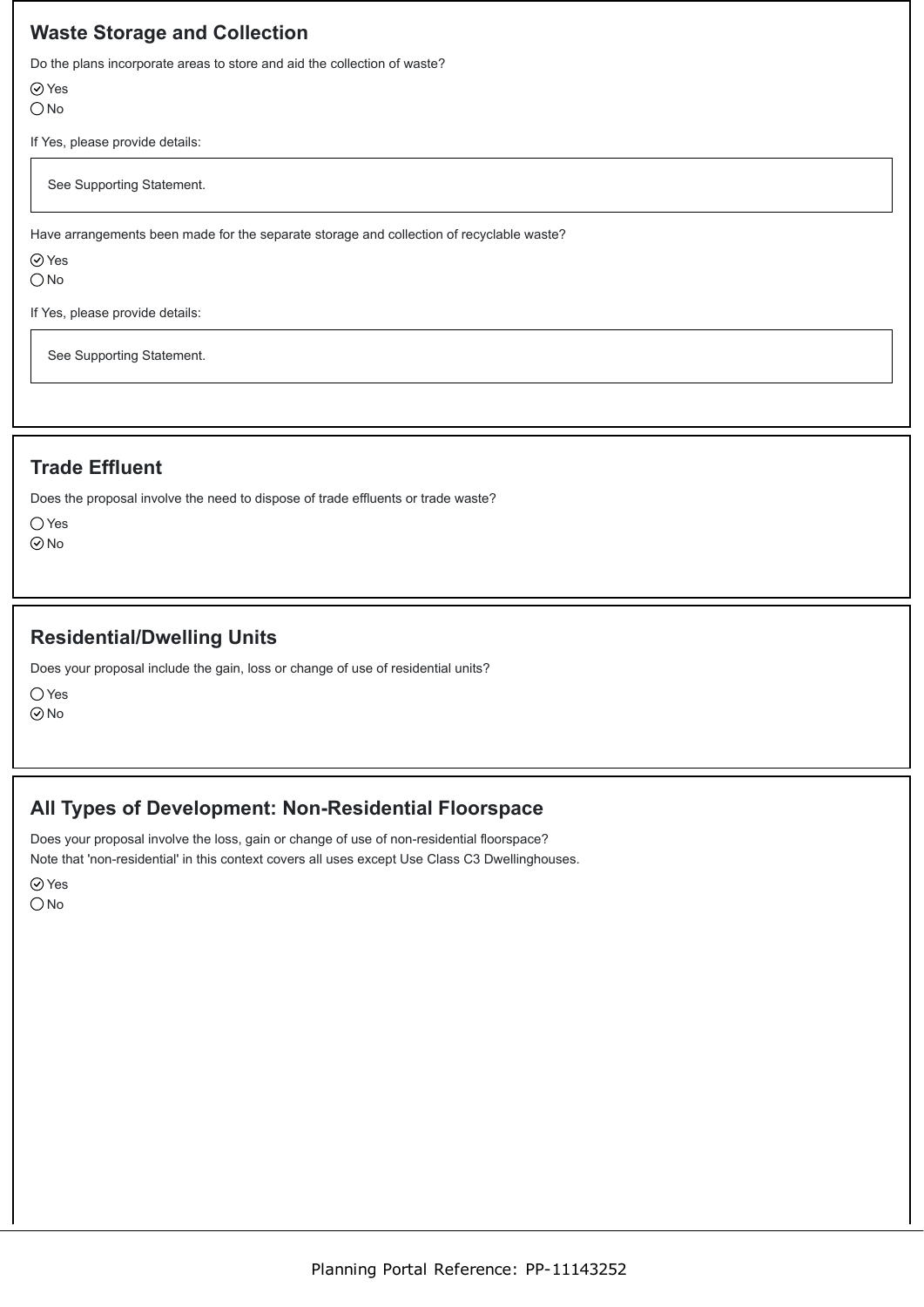Please add details of the Use Classes and floorspace.

**Following changes to Use Classes on 1 September 2020: The list includes the now revoked Use Classes A1-5, B1, and D1-2 that should not be used in most cases. Also, the list does not include the newly introduced Use Classes E and F1-2. To provide details in relation to these or any 'Sui Generis' use, select 'Other' and specify the use where prompted. Multiple 'Other' options can be added to cover each individual use. [View further information on Use Classes.](https://www.planningportal.co.uk/info/200130/common_projects/9/change_of_use)**

|                                                                                                                                                                                             | <b>Use Class:</b><br>Other (Please specify)                     |                                                                                           |                                                                                                                             |                                                                                      |  |
|---------------------------------------------------------------------------------------------------------------------------------------------------------------------------------------------|-----------------------------------------------------------------|-------------------------------------------------------------------------------------------|-----------------------------------------------------------------------------------------------------------------------------|--------------------------------------------------------------------------------------|--|
| Other (Please specify):<br>Waste Management - Sui Generis                                                                                                                                   |                                                                 |                                                                                           |                                                                                                                             |                                                                                      |  |
| Existing gross internal floorspace (square metres):<br>0                                                                                                                                    |                                                                 |                                                                                           |                                                                                                                             |                                                                                      |  |
| Gross internal floorspace to be lost by change of use or demolition (square metres):<br>0<br>Total gross new internal floorspace proposed (including changes of use) (square metres):<br>72 |                                                                 |                                                                                           |                                                                                                                             |                                                                                      |  |
|                                                                                                                                                                                             |                                                                 |                                                                                           |                                                                                                                             |                                                                                      |  |
|                                                                                                                                                                                             | Totals Existing gross<br>internal floorspace<br>(square metres) | Gross internal floorspace to be lost<br>by change of use or demolition<br>(square metres) | Total gross new internal floorspace<br>proposed (including changes of use)<br>(square metres)                               | Net additional gross internal<br>floorspace following development<br>(square metres) |  |
|                                                                                                                                                                                             | $\mathbf 0$                                                     | 0                                                                                         | 72                                                                                                                          | 72                                                                                   |  |
|                                                                                                                                                                                             |                                                                 |                                                                                           |                                                                                                                             |                                                                                      |  |
|                                                                                                                                                                                             | <b>Employment</b>                                               |                                                                                           |                                                                                                                             |                                                                                      |  |
| $\odot$ Yes<br>$\bigcirc$ No                                                                                                                                                                |                                                                 |                                                                                           | Are there any existing employees on the site or will the proposed development increase or decrease the number of employees? |                                                                                      |  |
|                                                                                                                                                                                             | <b>Existing Employees</b>                                       |                                                                                           |                                                                                                                             |                                                                                      |  |
|                                                                                                                                                                                             |                                                                 | Please complete the following information regarding existing employees:                   |                                                                                                                             |                                                                                      |  |
| Full-time                                                                                                                                                                                   |                                                                 |                                                                                           |                                                                                                                             |                                                                                      |  |
| $\mathbf 0$                                                                                                                                                                                 |                                                                 |                                                                                           |                                                                                                                             |                                                                                      |  |
| Part-time                                                                                                                                                                                   |                                                                 |                                                                                           |                                                                                                                             |                                                                                      |  |
| $\overline{0}$                                                                                                                                                                              |                                                                 |                                                                                           |                                                                                                                             |                                                                                      |  |
| Total full-time equivalent                                                                                                                                                                  |                                                                 |                                                                                           |                                                                                                                             |                                                                                      |  |
| 0.00                                                                                                                                                                                        |                                                                 |                                                                                           |                                                                                                                             |                                                                                      |  |

### Proposed Employees

If known, please complete the following information regarding proposed employees: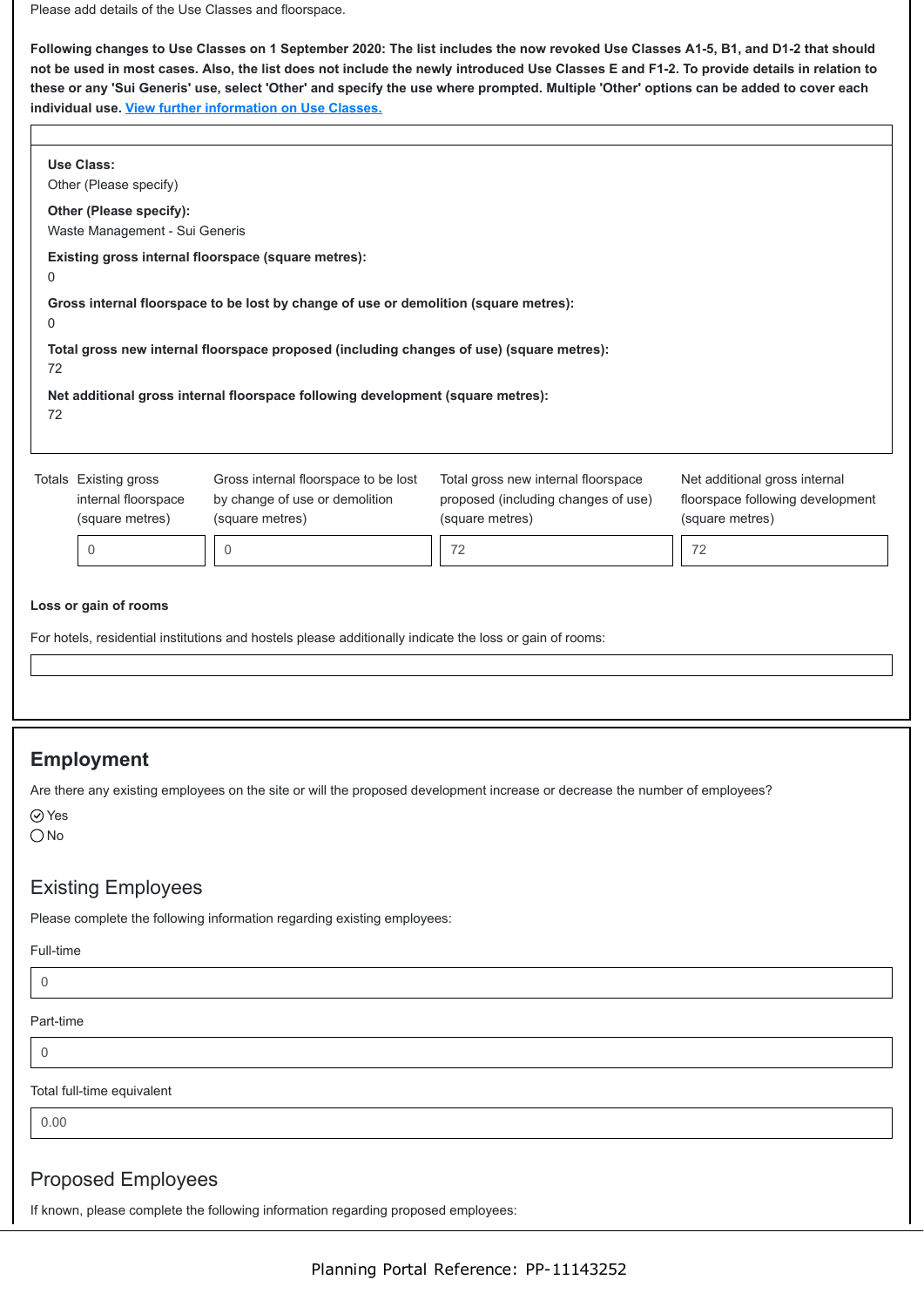|  | Full-time |
|--|-----------|
|--|-----------|

| Part-time |  |  |  |
|-----------|--|--|--|
|           |  |  |  |

Total full-time equivalent

3.00

## **Hours of Opening**

Are Hours of Opening relevant to this proposal?

Yes

O<sub>No</sub>

Please add details of the of the Use Classes and hours of opening for each non-residential use proposed.

**Following changes to Use Classes on 1 September 2020: The list includes the now revoked Use Classes A1-5, B1, and D1-2 that should not be used in most cases. Also, the list does not include the newly introduced Use Classes E and F1-2. To provide details in relation to these or any 'Sui Generis' use, select 'Other' and specify the use where prompted. Multiple 'Other' options can be added to cover each individual use. [View further information on Use Classes.](https://www.planningportal.co.uk/info/200130/common_projects/9/change_of_use)**

If you do not know the hours of opening, select the Use Class and tick 'Unknown'

| Use Class:<br>Other (Please specify)<br><b>Text Field:</b><br>Waste Management<br>Unknown:<br>No<br><b>Monday to Friday:</b><br><b>Start Time:</b><br>08:00<br><b>End Time:</b><br>17:00<br>Saturday:<br><b>Start Time:</b><br>08:00<br><b>End Time:</b><br>13:00<br>Sunday / Bank Holiday:<br><b>Start Time:</b><br>10:00<br><b>End Time:</b><br>14:00 |  |
|---------------------------------------------------------------------------------------------------------------------------------------------------------------------------------------------------------------------------------------------------------------------------------------------------------------------------------------------------------|--|
|                                                                                                                                                                                                                                                                                                                                                         |  |
|                                                                                                                                                                                                                                                                                                                                                         |  |
|                                                                                                                                                                                                                                                                                                                                                         |  |
|                                                                                                                                                                                                                                                                                                                                                         |  |
|                                                                                                                                                                                                                                                                                                                                                         |  |
|                                                                                                                                                                                                                                                                                                                                                         |  |
|                                                                                                                                                                                                                                                                                                                                                         |  |
|                                                                                                                                                                                                                                                                                                                                                         |  |
|                                                                                                                                                                                                                                                                                                                                                         |  |
|                                                                                                                                                                                                                                                                                                                                                         |  |
|                                                                                                                                                                                                                                                                                                                                                         |  |
|                                                                                                                                                                                                                                                                                                                                                         |  |
|                                                                                                                                                                                                                                                                                                                                                         |  |

## **Industrial or Commercial Processes and Machinery**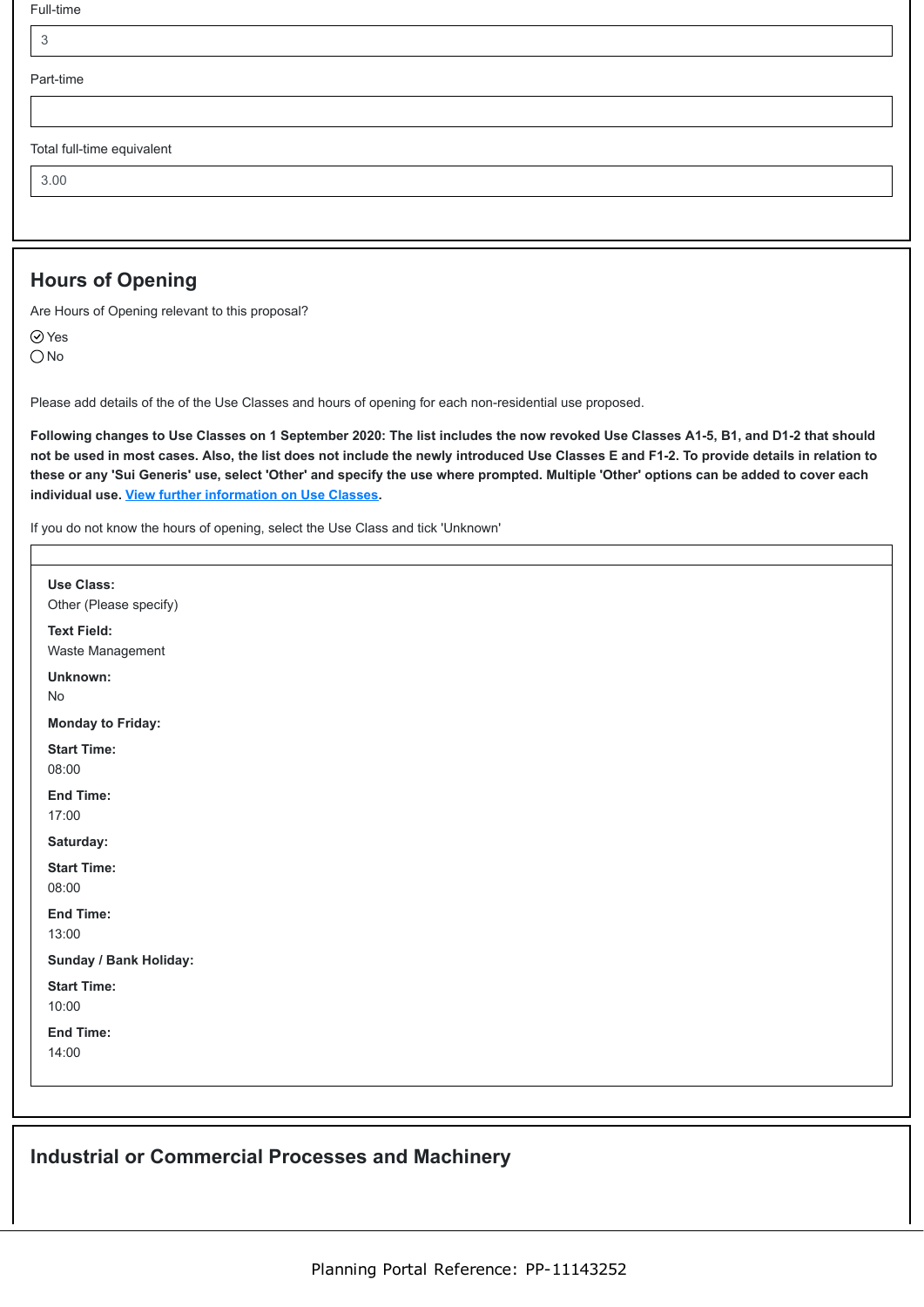| Does this proposal involve the carrying out of industrial or commercial activities and processes?                                                                                    |
|--------------------------------------------------------------------------------------------------------------------------------------------------------------------------------------|
| $\bigcirc$ Yes                                                                                                                                                                       |
| $\odot$ No                                                                                                                                                                           |
| Is the proposal for a waste management development?                                                                                                                                  |
| $\odot$ Yes                                                                                                                                                                          |
| $\bigcirc$ No                                                                                                                                                                        |
| Please provide the total capacity and maximum annual operational through-put of each waste management type:                                                                          |
|                                                                                                                                                                                      |
| Waste management type:<br>Open window composting<br>The total capacity of the void in cubic metres, including engineering surcharge and making no allowance for cover or restoration |
| material (or tonnes if solid waste or litres if liquid waste):<br>20000                                                                                                              |
| Unit:                                                                                                                                                                                |

**Maximum annual operational through-put in tonnes (or litres if liquid waste):** 20000

**Unit:**

Tonnes

Please provide the maximum annual operational through-put of each waste stream:

**Waste stream type:** Municipal **Maximum annual operational through-put:** 20000 **Unit:** Tonnes

**If this is a landfill application you will need to provide further information before your application can be determined. Your waste planning authority should make it clear what information it requires on its website.**

## **Hazardous Substances**

Does the proposal involve the use or storage of Hazardous Substances?

Yes

No

### **Site Visit**

Can the site be seen from a public road, public footpath, bridleway or other public land?

⊘ Yes

 $\bigcirc$  No

If the planning authority needs to make an appointment to carry out a site visit, whom should they contact?

 $\odot$  The agent

 $\bigcirc$  The applicant

O Other person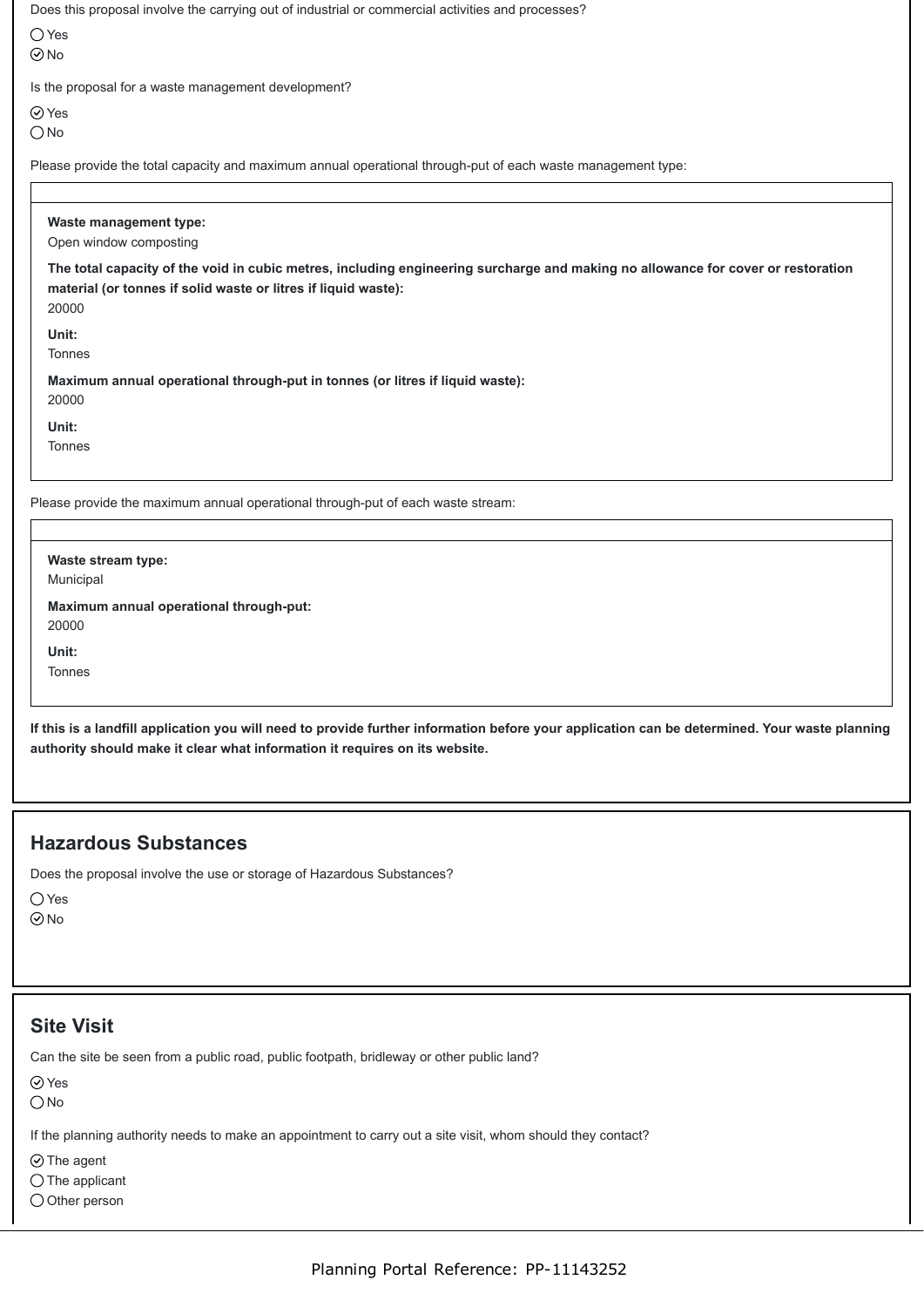## **Pre-application Advice**

Has assistance or prior advice been sought from the local authority about this application?

Yes  $\bigcirc$  No

**If Yes, please complete the following information about the advice you were given (this will help the authority to deal with this application more efficiently):**

Officer name:

Title

\*\*\*\*\* REDACTED \*\*\*\*\*\*

#### First Name

\*\*\*\*\*\* REDACTED \*\*\*\*\*\*

#### Surname

\*\*\*\*\*\* REDACTED \*\*\*\*\*\*

#### Reference

20/00050/PREAPP

Date (must be pre-application submission)

11/09/2020

Details of the pre-application advice received

See Supporting Statement.

# **Authority Employee/Member**

**With respect to the Authority, is the applicant and/or agent one of the following:**

**(a) a member of staff**

**(b) an elected member**

- **(c) related to a member of staff**
- **(d) related to an elected member**

It is an important principle of decision-making that the process is open and transparent.

For the purposes of this question, "related to" means related, by birth or otherwise, closely enough that a fair-minded and informed observer, having considered the facts, would conclude that there was bias on the part of the decision-maker in the Local Planning Authority.

Do any of the above statements apply?

 $\bigcap$  Yes

 $\odot$ No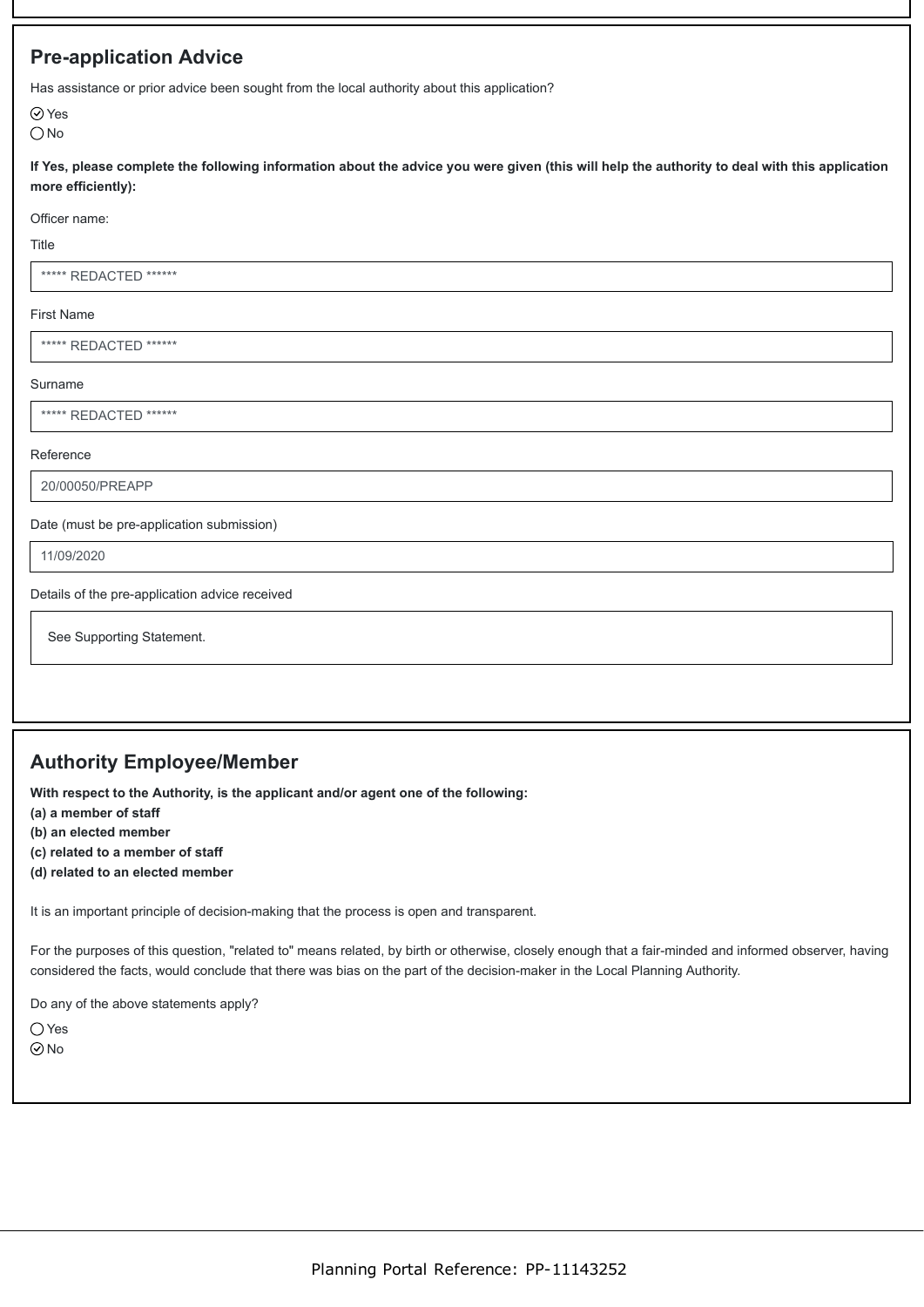## **Ownership Certificates and Agricultural Land Declaration**

# Certificates under Article 14 - Town and Country Planning (Development Management Procedure) (England) Order 2015 (as amended)

Please answer the following questions to determine which Certificate of Ownership you need to complete: A, B, C or D.

Is the applicant the sole owner of all the land to which this application relates; and has the applicant been the sole owner for more than 21 days?

**⊘**Yes

O<sub>No</sub>

Is any of the land to which the application relates part of an Agricultural Holding?

 $\bigcirc$  Yes  $\odot$ No

# Certificate Of Ownership - Certificate A

**I certify/The applicant certifies that on the day 21 days before the date of this application nobody except myself/ the applicant was the owner\* of any part of the land or building to which the application relates, and that none of the land to which the application relates is, or is part of, an agricultural holding\*\***

**\* "owner" is a person with a freehold interest or leasehold interest with at least 7 years left to run.**

**\*\* "agricultural holding" has the meaning given by reference to the definition of "agricultural tenant" in section 65(8) of the Act.**

**NOTE: You should sign Certificate B, C or D, as appropriate, if you are the sole owner of the land or building to which the application relates but the land is, or is part of, an agricultural holding.**

Person Role

◯ The Applicant ⊙The Agent

Title

# M<sub>r</sub>

### First Name

Christian

Surname

Smith

Declaration Date

04/05/2022

 $\boxed{\triangledown}$  Declaration made

# **Declaration**

I / We hereby apply for Full planning permission as described in this form and accompanying plans/drawings and additional information. I / We confirm that, to the best of my/our knowledge, any facts stated are true and accurate and any opinions given are the genuine options of the persons giving them. I / We also accept that: Once submitted, this information will be transmitted to the Local Planning Authority and, once validated by them, be made available as part of a public register and on the authority's website; our system will automatically generate and send you emails in regard to the submission of this application.

 $\boxed{\vee}$  I / We agree to the outlined declaration